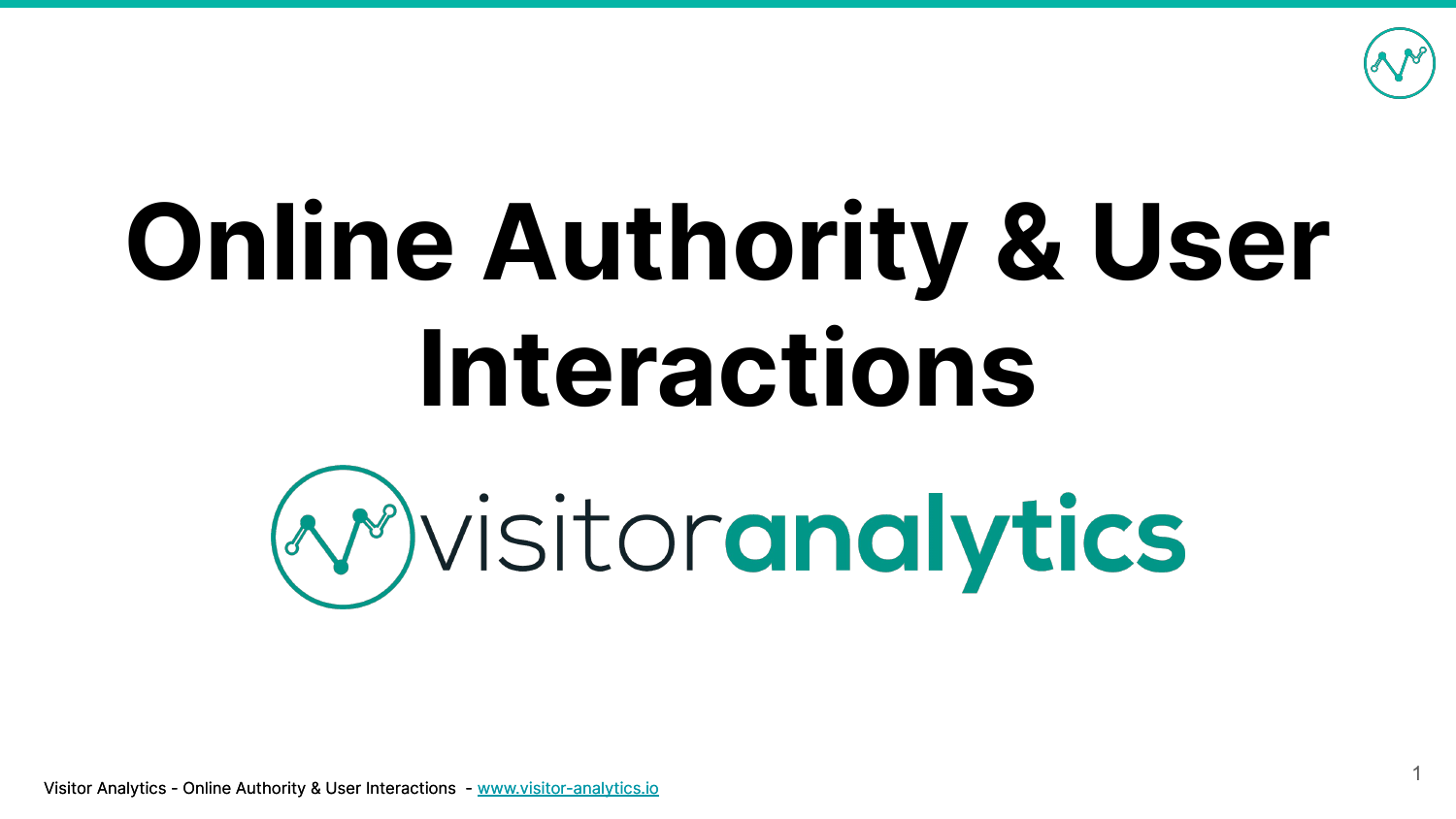

In theory, you can create a website today and rank at number one tomorrow, but obviously, this is not how things work. The **ranking algorithm** is way more complex than that and it takes so many more things into account, in order to distinguish good content for not so good one.

One of these things is the **[online authority](https://go2page.org/DMPresentation46)** and I would argue that this carries the most weight in the entire **SEO process**. Online authority is mostly based on the way other websites link to you. If all of the most trusted websites in your niche link to your content as a reference, if you are in the news, if thousands of people like and share your content on social media, Google will take note and realize that you must be the most reliable source in the given topic.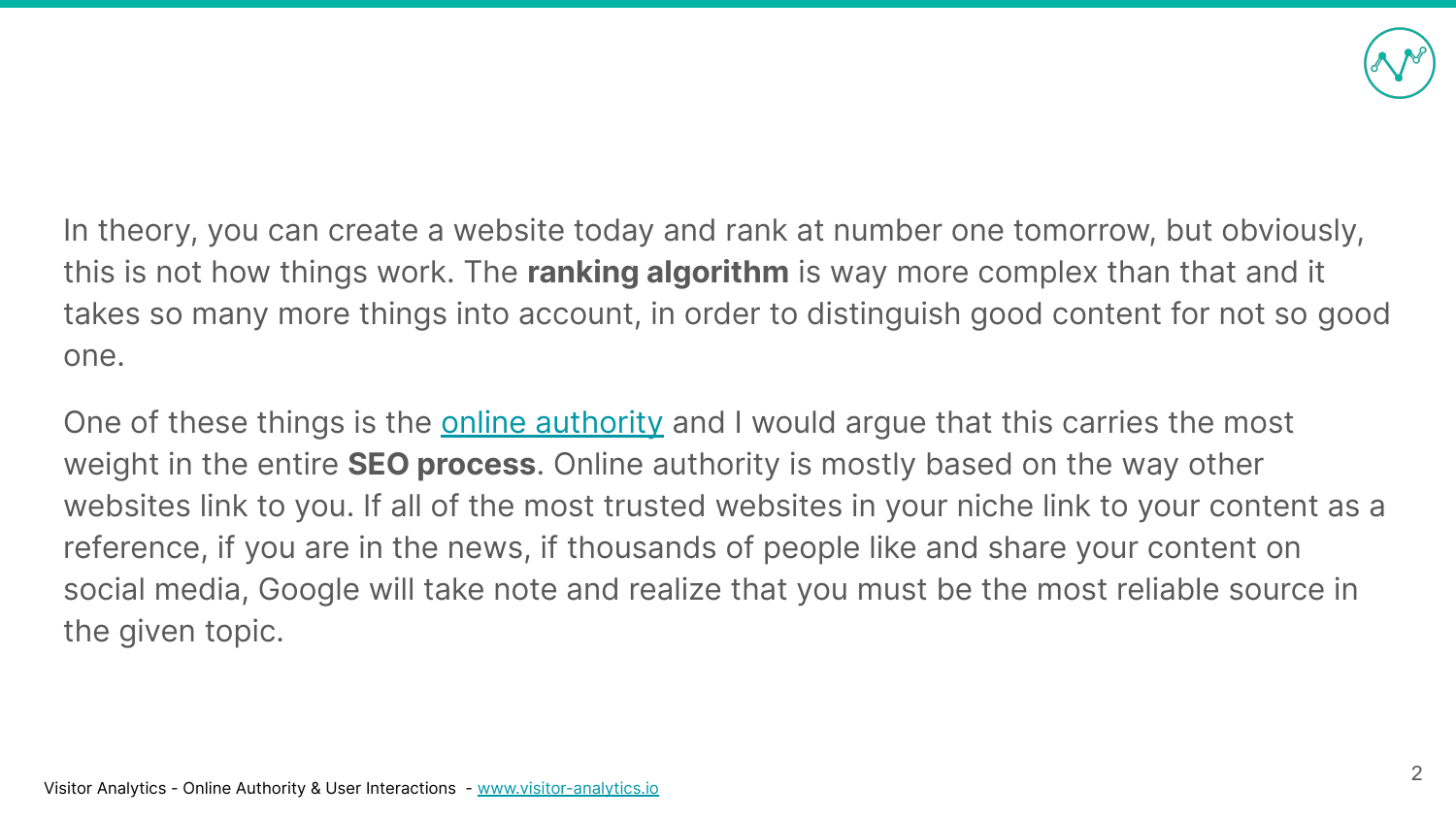

## **Online Authority**

If these things happen consistently over time, then your entire domain authority will grow, even if your page is not so well organized and you didn't really focus on any keywords, you would still probably rank high enough.

One way to measure this authority that is used by many in the SEO field is the [MOZ Domain](https://go2page.org/DMPresentation33) [Authority.](https://go2page.org/DMPresentation33) You can create an account on MOZ for free and it will give you the opportunity to check the domain authority for any domain. In short, we'll call it **DA**. The DA tries to predict success in the **SERP** by looking at several things connected to the backlink profile and the history of the domain. The value goes from 1 to 100. What is a good score is relative. In some industries and topics, a DA of 20 can be quite high, while others would be considered very low.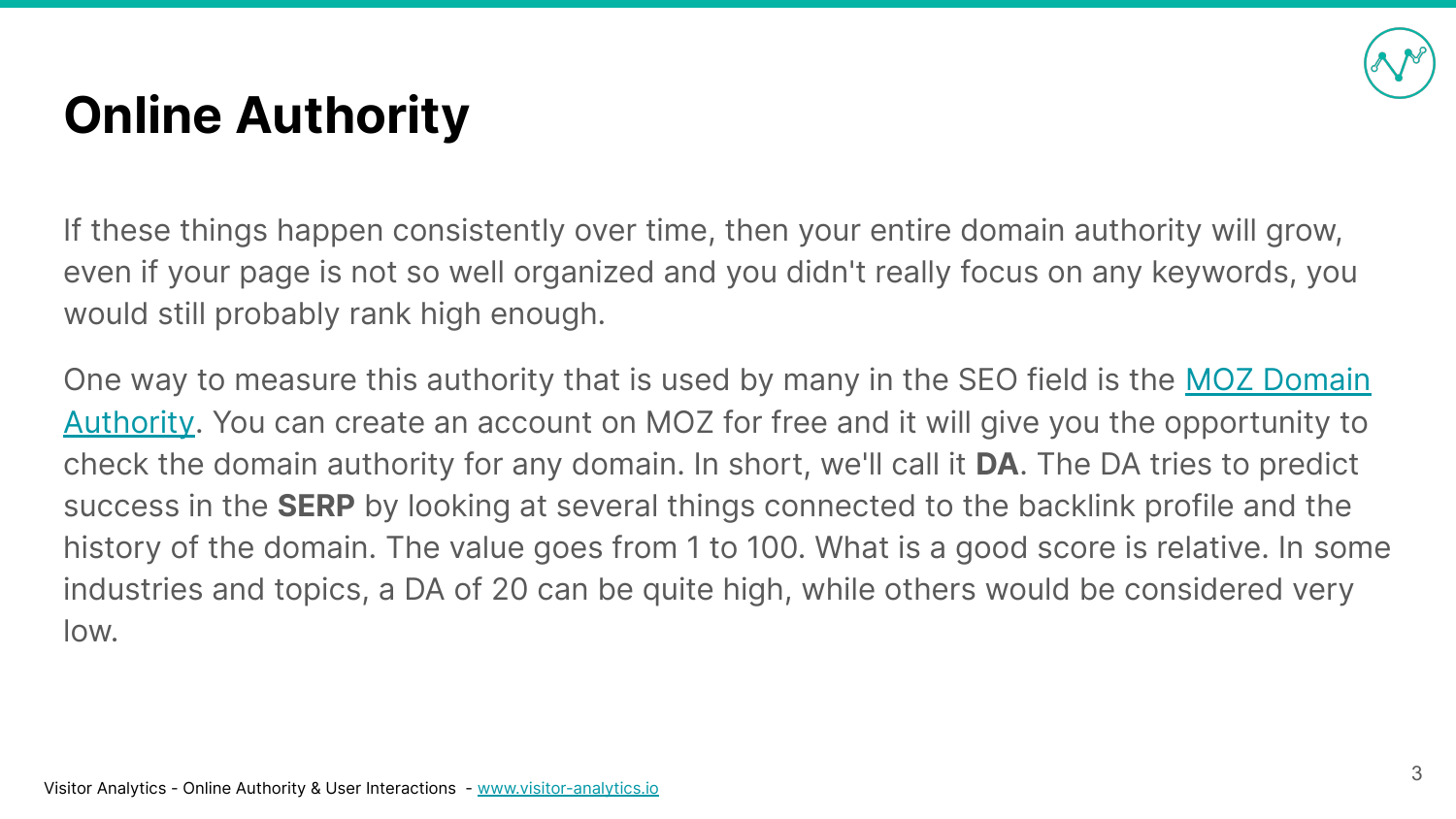

**The benchmark is always competition.** You can't compete with the most popular websites on the internet in general. They have a DA that is close to 100. I mean YouTube, Facebook and others that are in that category. DA is built over time and it cannot be manipulated with any shady black hat techniques. Growth can be painfully slow. It may take years to climb up in the score. That is only normal since we talked about building up trust and reputation.

**How can you approach this process them? How can you improve?** The official answer Google will give you is that you just need to constantly provide great content and others will surely link to it naturally, but there is more to that.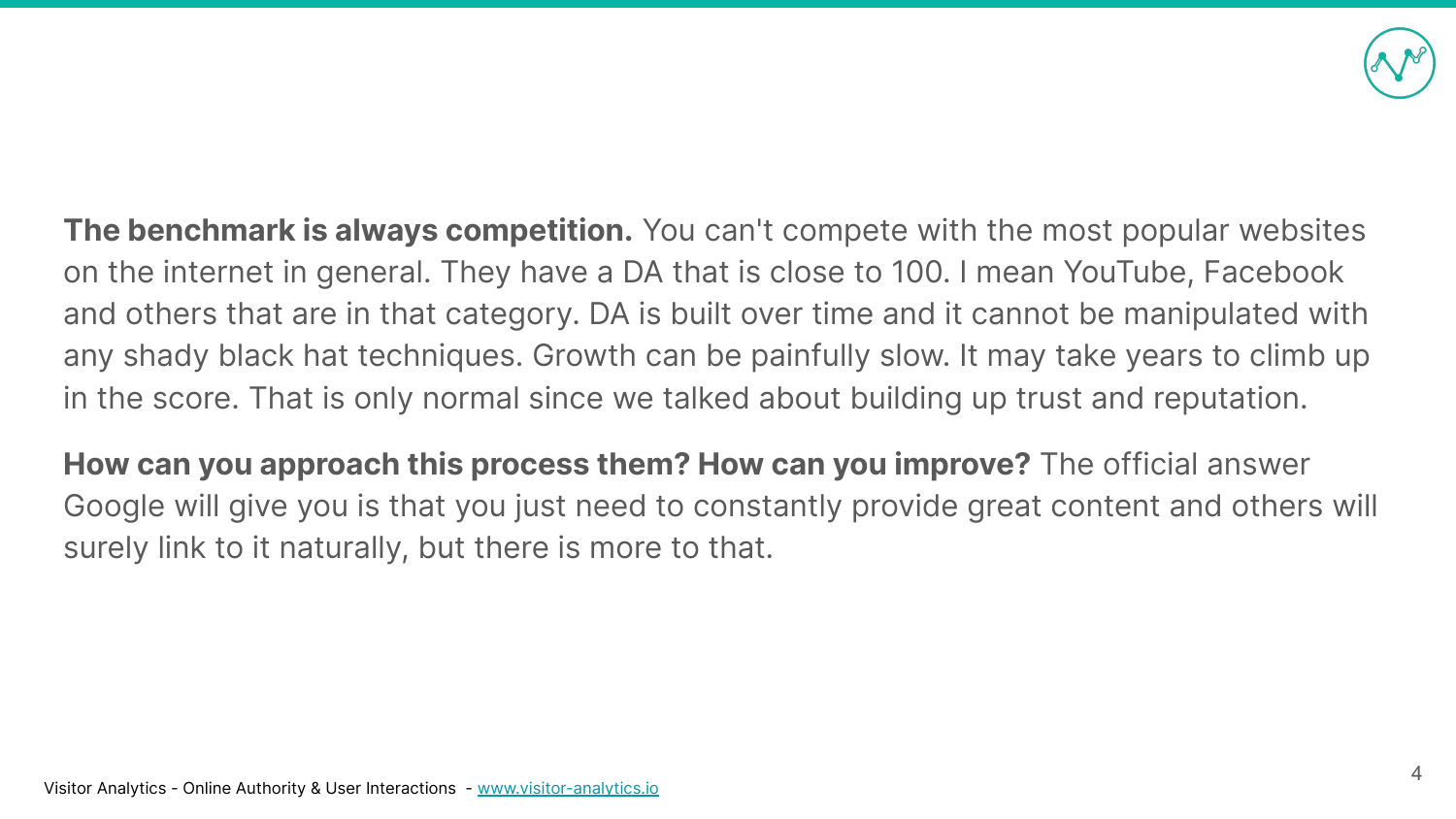

They will never like to reveal too much about their algorithm because webmasters would immediately try to abuse that and rank unnaturally by manipulating those variables. What we recommend in order to grow your DA is to look at your competitors, the ones who rank above you for the same keywords. **Use SEO analysis tools** to study them and see how they reach the high DA. One thing you can learn from them easily is to check where they get backlinks from. Every other domain that links to them passes them authority. It's full of vouchers for them if you will. Would you try to get links from the same sources? If yes, you can probably reach the same DA as them in time. There are also free tools available for this task.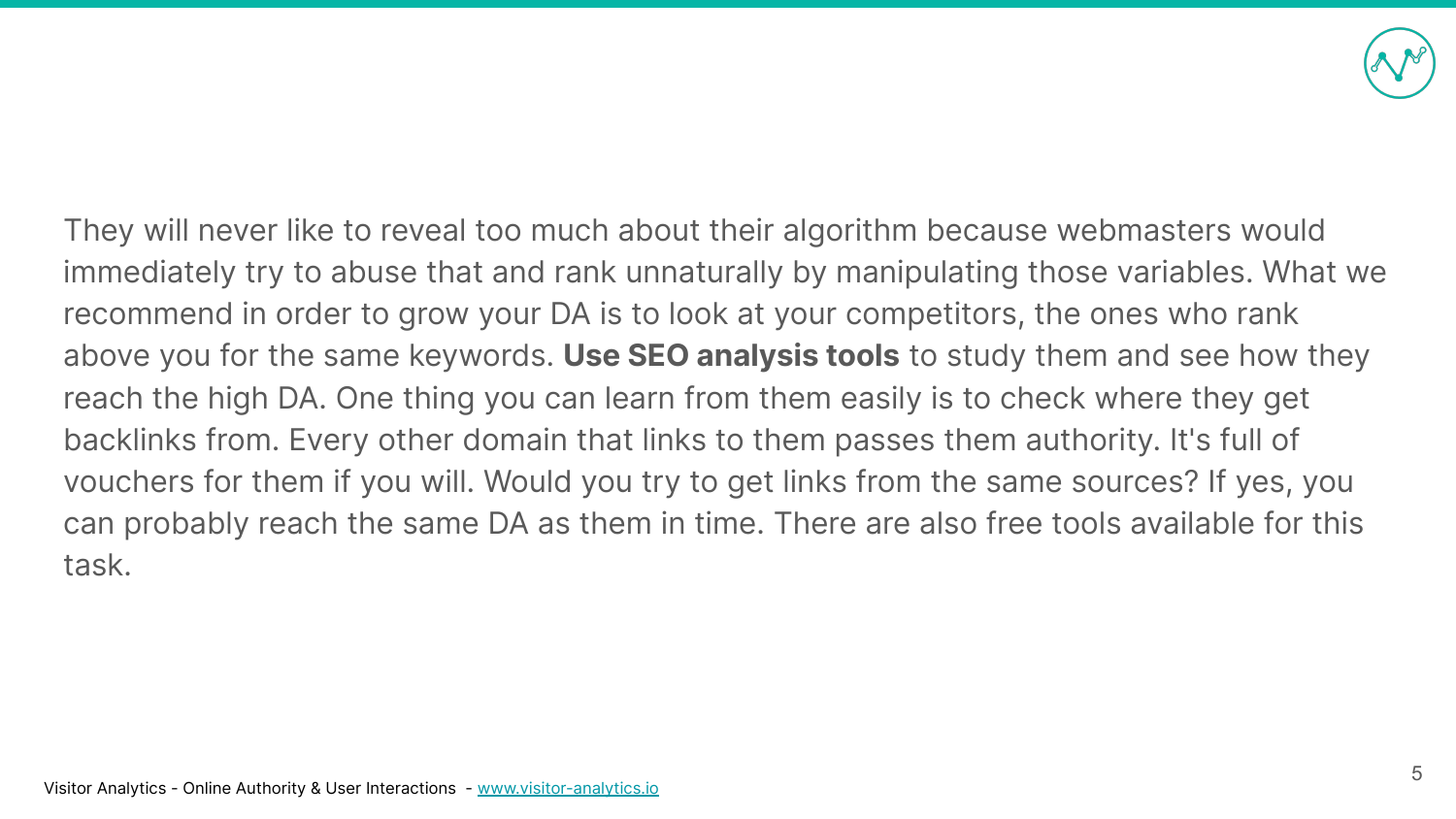

|     | 74<br>Domain Rating                                                           | 9.95M<br>Referring URL's                                                                          | 13.17M<br>Backlink                         |                             | 57.56K<br>46.21K<br><b>Referring Domains</b><br>Referring IP's   |                              |  |
|-----|-------------------------------------------------------------------------------|---------------------------------------------------------------------------------------------------|--------------------------------------------|-----------------------------|------------------------------------------------------------------|------------------------------|--|
|     | · Dofollow - 12.70M<br>. No Follow - 463.82K                                  |                                                                                                   | Organic Keyword<br>A<br>35 O<br>Visit here |                             | Organic Traffic<br>$\mathbf{a}$<br>$\rightarrow 0$<br>Visit here |                              |  |
|     |                                                                               | This report is limited to the top backlinks pointing at your domain, (showing 1 link per domain). |                                            |                             | <b>View All Links</b>                                            |                              |  |
| URL |                                                                               |                                                                                                   | Anchor                                     | Semrush<br>Domain<br>Rating | Link Type                                                        | Semrush<br><b>URL Rating</b> |  |
|     | https://automattic.com/cookies/                                               |                                                                                                   | Do Not Track header                        | 97                          | F                                                                | Check                        |  |
| 鱈   | http://web.gencat.cat/ca/menu-ajuda/ajuda/avis_legal/                         |                                                                                                   | Politica de Hotjar                         | 94                          | F                                                                | <b>Check</b>                 |  |
| œ   | https://www.ratgeberrecht.eu/leistungen/muster-<br>datenschutzerklaerung.html |                                                                                                   | https://www.hotjar.com/priv<br>acy         | 93                          |                                                                  | <b>Check</b>                 |  |
|     | https://www.ratgeberrecht.eu/leistungen/muster-<br>datenschutzerklaerung.html |                                                                                                   | https://www.hotjar.com/opt-<br>out         | 93                          |                                                                  | <b>Check</b>                 |  |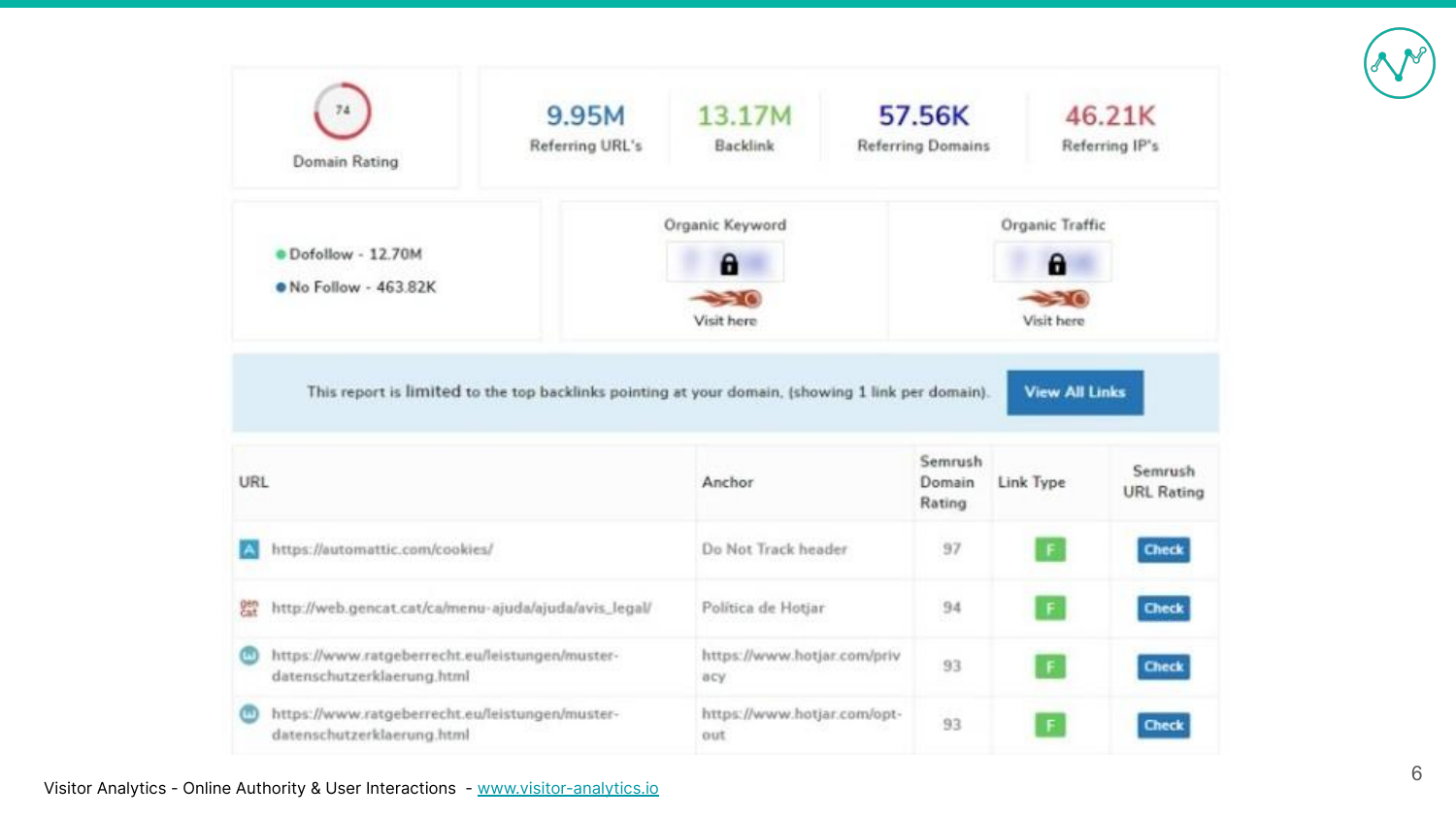

This one is from **Small SEO tools**. It's just an example. It has some limitations, but it can give you some precious information. We would recommend using a more advanced tool. [Ahrefs](https://go2page.org/DMPresentation35) is probably the best at this. SEMRush also has this feature, as you can see in this example. There is usually a huge amount of backlinks leading to trusted websites. You need to patiently filter through them and find the most valuable ones. We don't care as much about the number of **backlinks** in total. We think it's more relevant to look at the number of referring domains and filter through them, find the best backlink sources and try to replicate them in what is called a link building process.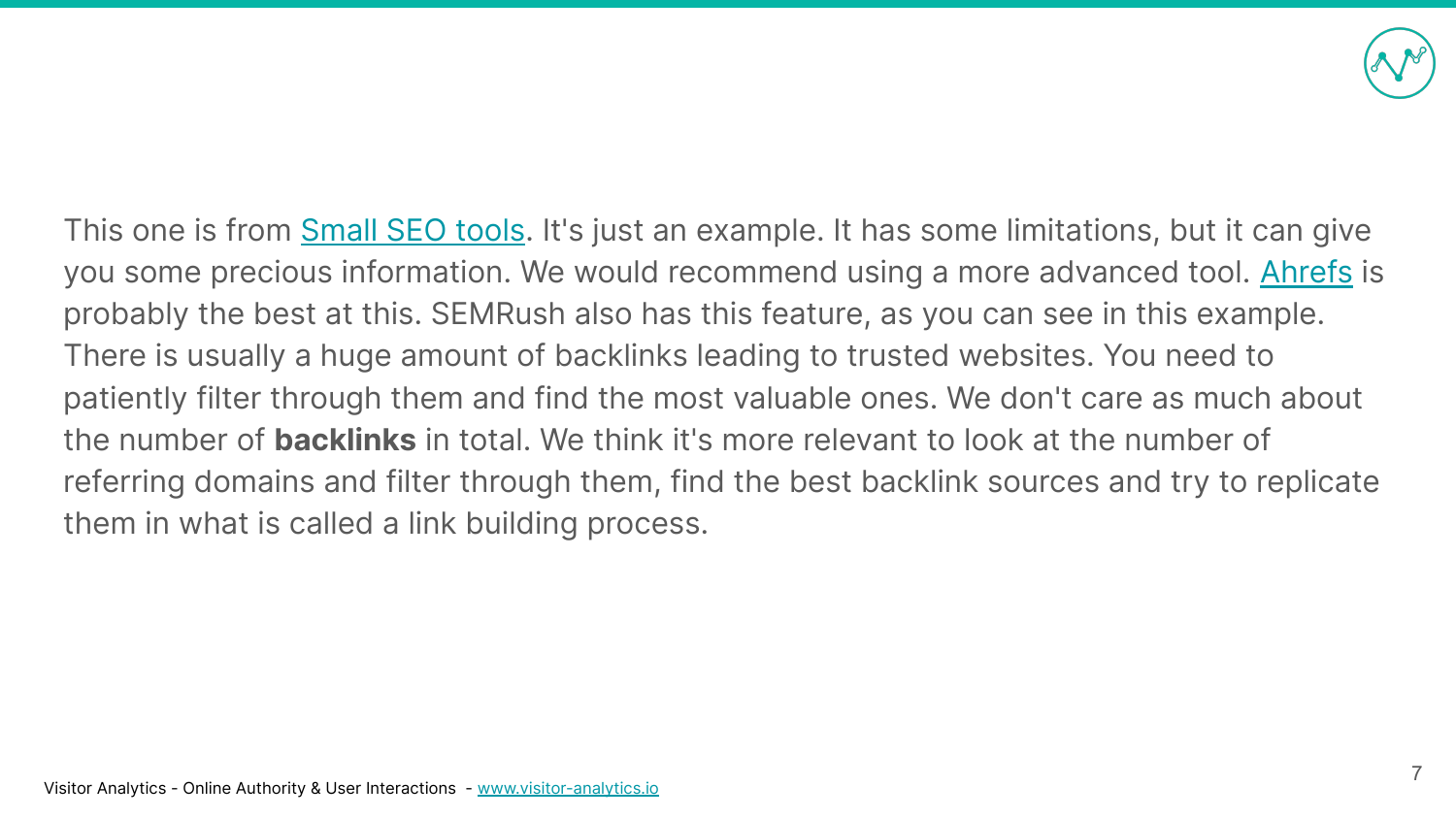

#### Performance Scores Page Details PageSpeed Score **YSlow Score** Fully Loaded Time Total Page Size Requests  $D(63%) - D(63%) 2.31MB 95 11.2s$

| PageSpeed                      | YSlow | Waterfall | Timings | Video | History                   |               |               |                                                                                                                                                                                                                                                                  |                                                                                                  |  |  |
|--------------------------------|-------|-----------|---------|-------|---------------------------|---------------|---------------|------------------------------------------------------------------------------------------------------------------------------------------------------------------------------------------------------------------------------------------------------------------|--------------------------------------------------------------------------------------------------|--|--|
| RECOMMENDATION                 |       |           |         |       | GRADE                     |               | TYPE          | PRIORITY                                                                                                                                                                                                                                                         | What do my scores mean?                                                                          |  |  |
| * Defer parsing of Java Script |       |           |         |       | F(0)                      | $\checkmark$  | $_{\rm dS}$   | HIGH                                                                                                                                                                                                                                                             |                                                                                                  |  |  |
| * Serve scaled images          |       |           |         |       | F(0)                      | $\checkmark$  | <b>IMAGES</b> | <b>HIGH</b>                                                                                                                                                                                                                                                      | Rules are sorted in order of impact<br>upon score<br>Optimizing rules at the top of the list can |  |  |
| * Leverage browser caching     |       |           |         |       | D(63)                     | ۰             | SERVER        | <b>HIGH</b>                                                                                                                                                                                                                                                      | greatly improve your overall score.                                                              |  |  |
| * Minify JavaScript            |       |           |         | C(79) | v                         | $_{15}$       | <b>HIGH</b>   | Not every recommendation will apply<br>to your page<br>The recommendations are meant to be<br>generic, best practices; some things will<br>be out of your control (eg. external<br>resources) or may not apply to your page.<br>Learn more about PageSpeed/YSlow |                                                                                                  |  |  |
| * Avoid CSS @import            |       |           |         |       | <b>B</b> (83)             | $\checkmark$  | CSS           |                                                                                                                                                                                                                                                                  | MEDIUM                                                                                           |  |  |
| Enable compression             |       |           |         |       | A(91)                     | ۰             | <b>SERVER</b> |                                                                                                                                                                                                                                                                  | HIGH                                                                                             |  |  |
| * Minify CSS                   |       |           |         |       | A (94)                    | ۰             | CSS           | <b>HIGH</b>                                                                                                                                                                                                                                                      | scores and how they affect performance.                                                          |  |  |
| * Specify a cache validator    |       |           |         |       | A (98)                    | ۰             | <b>SERVER</b> | <b>HIGH</b>                                                                                                                                                                                                                                                      |                                                                                                  |  |  |
| * Specify image dimensions     |       |           |         |       | A (99)                    | $\bullet$     | <b>IMAGES</b> | MEDIUM                                                                                                                                                                                                                                                           | Need optimization help?                                                                          |  |  |
| • Optimize images              |       |           |         | A(99) | $\boldsymbol{\mathsf{A}}$ | <b>IMAGES</b> | HIGH          | Read our how to quides and optimization<br>explained articles for additional direction<br>on improving your page performance.                                                                                                                                    |                                                                                                  |  |  |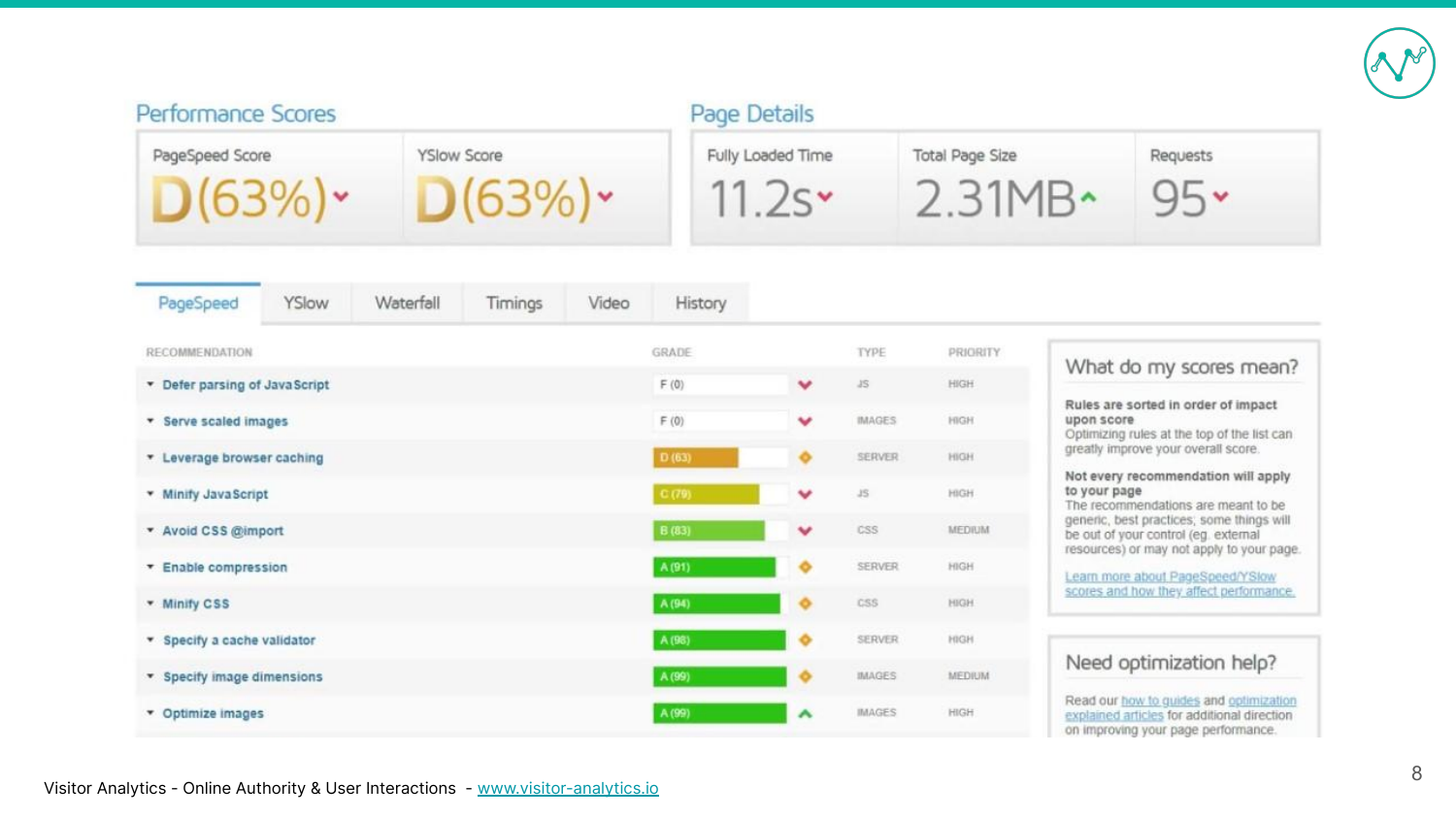

The things you need to consider when you are performing link buildings are the following: Is the source of the back link relevant for your business? This can mean the same niche, like in our previous example you would like travel blogs to link back to your post about family-friendly tourist destinations in Florida. Even if they have an average DA, a backlink from them can mean a lot. If there's an opportunity to link from, let's say, Lonely Planet or Culture Trip or Touropia or something along those lines, you have to take that opportunity. Some of these websites accept **guest posts**, or you can submit your story to them and they will consider writing about you themselves. That is the case for Lonely Planet, by the way. In some other cases getting a backlink from the sources you want will not be possible or it will cost you quite a bit of money.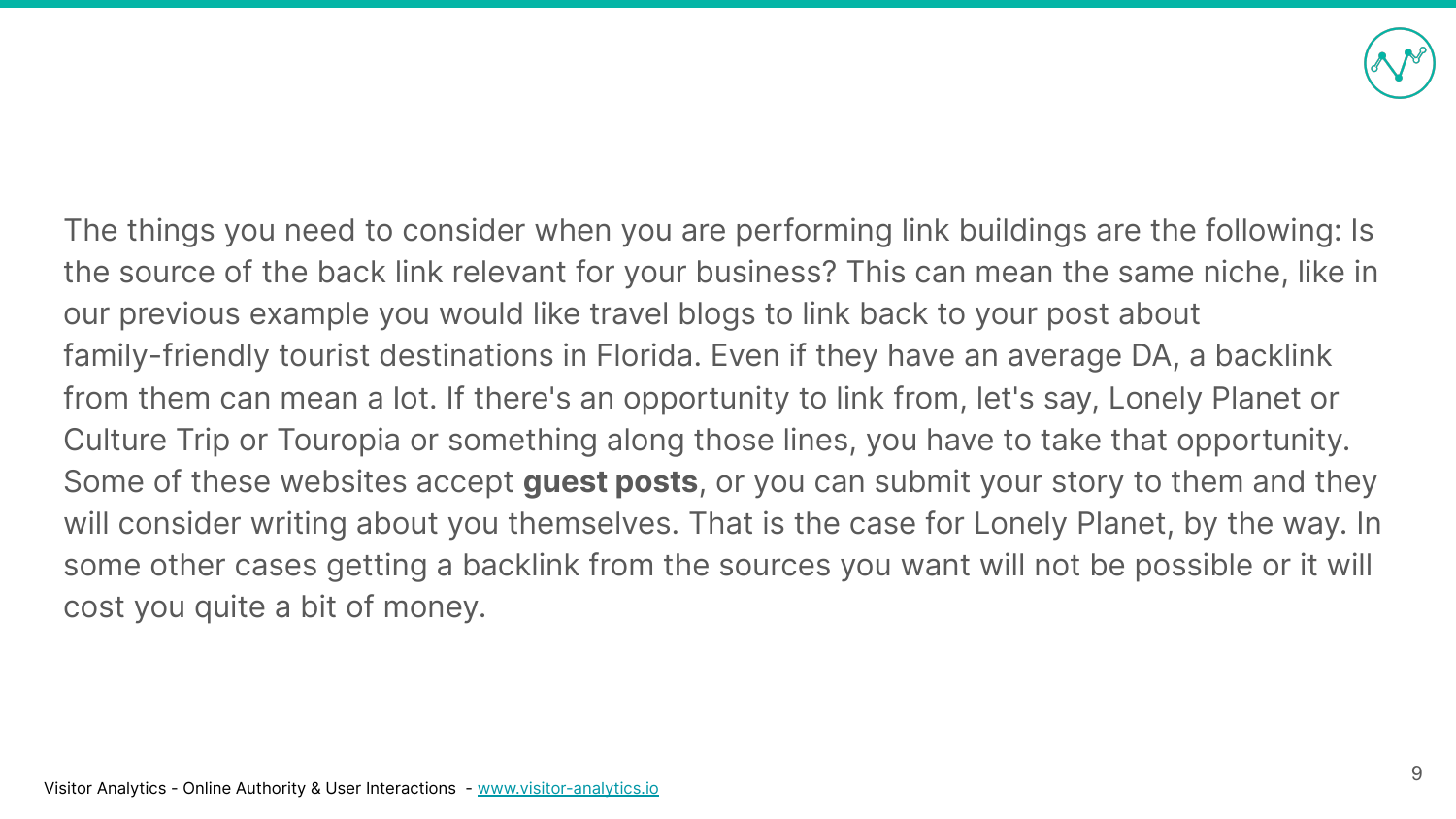

### **LINK BUILDING - TO CONSIDER**

Is the source of the backlink relevant for your business?

Industry relevance, topic relevance, geographical relevance... ▶

What type of links does the source provide?

"nofollow", User Generated Content (forums, comments sections)

What is the D.A.?

**Consider quality over quantity** 

Many links from low D.A. websites will hurt you

**Natural links** 

Get links from social media

**Get listed in Google My Business**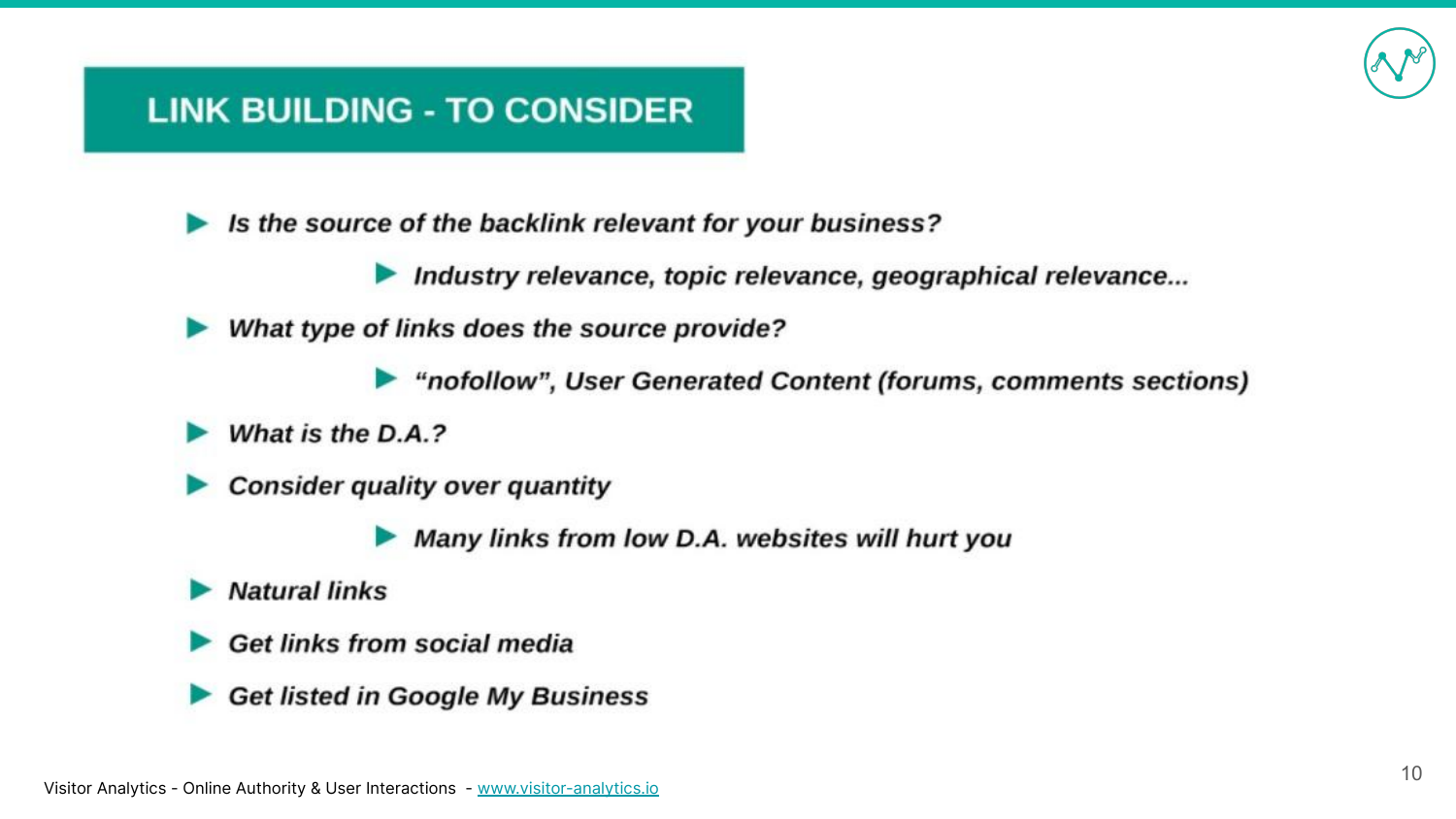

But **relevance is not limited to area of activity**. There can be locally relevant backlinks. If you have a business in Seattle, backlinks from local business directories in Seattle are also relevant. Links from news sources can also be relevant sometimes.If a source can mix more types of relevance, it gets really valuable for you. For example, if you have a post about an event in London on your site, a backlink from a London 2020 events calendar is relevant in terms of topic, as well as geography.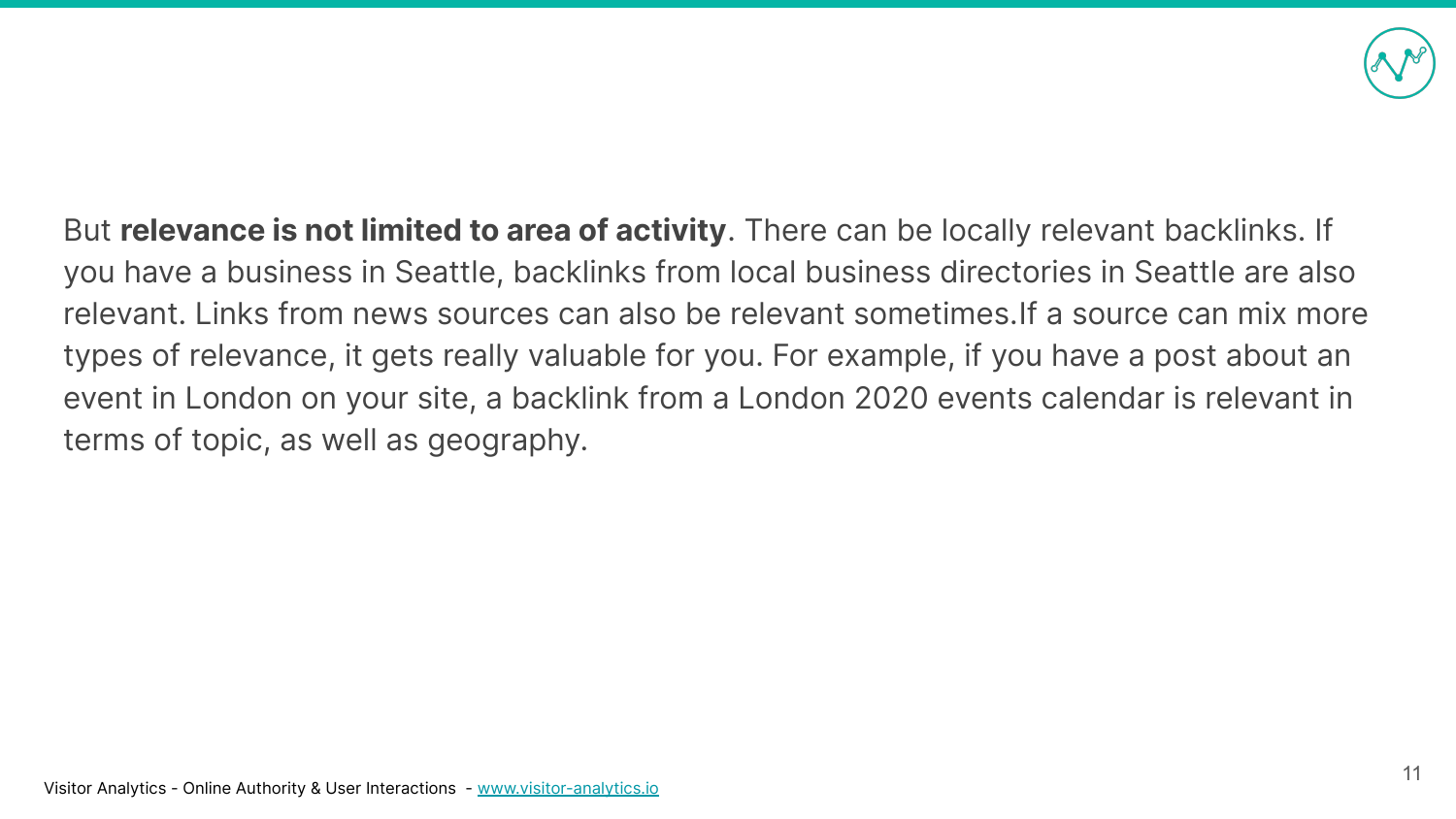

**What type of links does the source provide?** Many websites don't like to pass on authority through links, so they add a parameter to these links called "[nofollow](https://go2page.org/DMPresentation47)". This sends a message that they don't endorse the website they are linking to. A "nofollow" link has always been less valuable than a normal one. Quite naturally, websites with user-generated content like Wikipedia, or most of the comments sections on other websites are all nofollow. That's in order to stop spammers. However, recent changes from Google suggest that a "nofollow" backlink is far from useless, although you would still prefer a link without this parameter.

**Consider quality over quantity**. A high number of links from shady domains, with low D.A. and low relevance will most likely hurt your authority, instead of increasing it. Of course, you can't stop people from linking to your site, but try not to actively link build from cheap websites. You will find plenty of offers from so-called SEO specialists that can provide hundreds or thousands of backlinks in exchange for a few dollars. I always see these kind of offers on Fiverr. Stay away from them. They are toxic.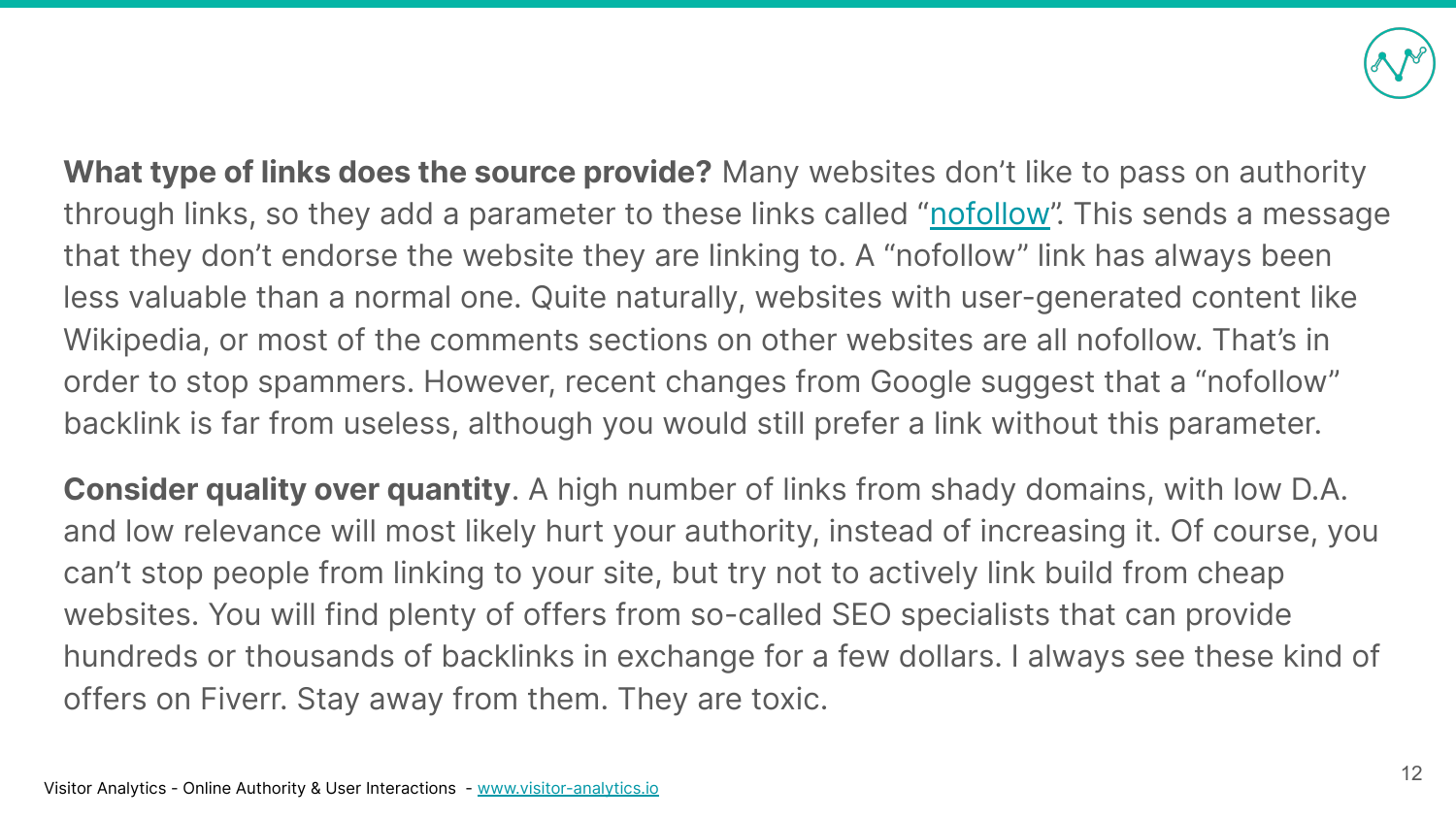

In everything you do, try to get so-called natural links. Best case scenario, other quality websites would be really interested in your content and you would just need to let them know about it. They would link because they are genuinely interested, not because they expect something from you in return. By the way, **link exchange is also strictly discouraged by search engines.**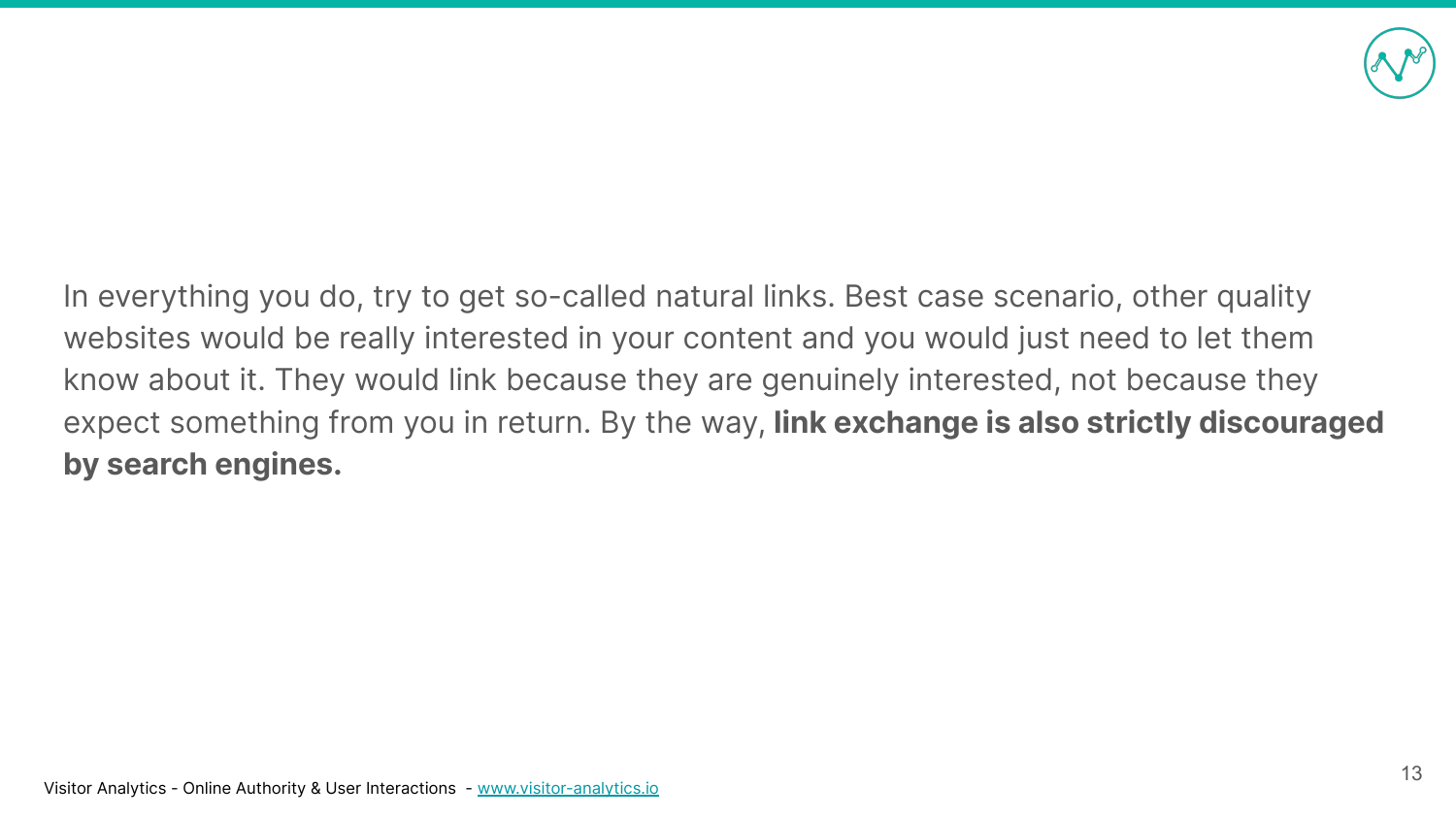

A good way to get attention to your content is **social media**. Although officially, again, Google has claimed that they do not consider links from social media in their algo, that is probably not true. People talking about your brand on social media will surely have a **positive effect on SEO.**

Another important link to get is the one from a [Google My Business](https://go2page.org/DMPresentation37) account. Having your business listed here will drastically increase your rankings for local oriented searches. Your business will be shown on a map, and people doing relevant searches in your vicinity are likely to find you more easily. Local search is a vast domain itself.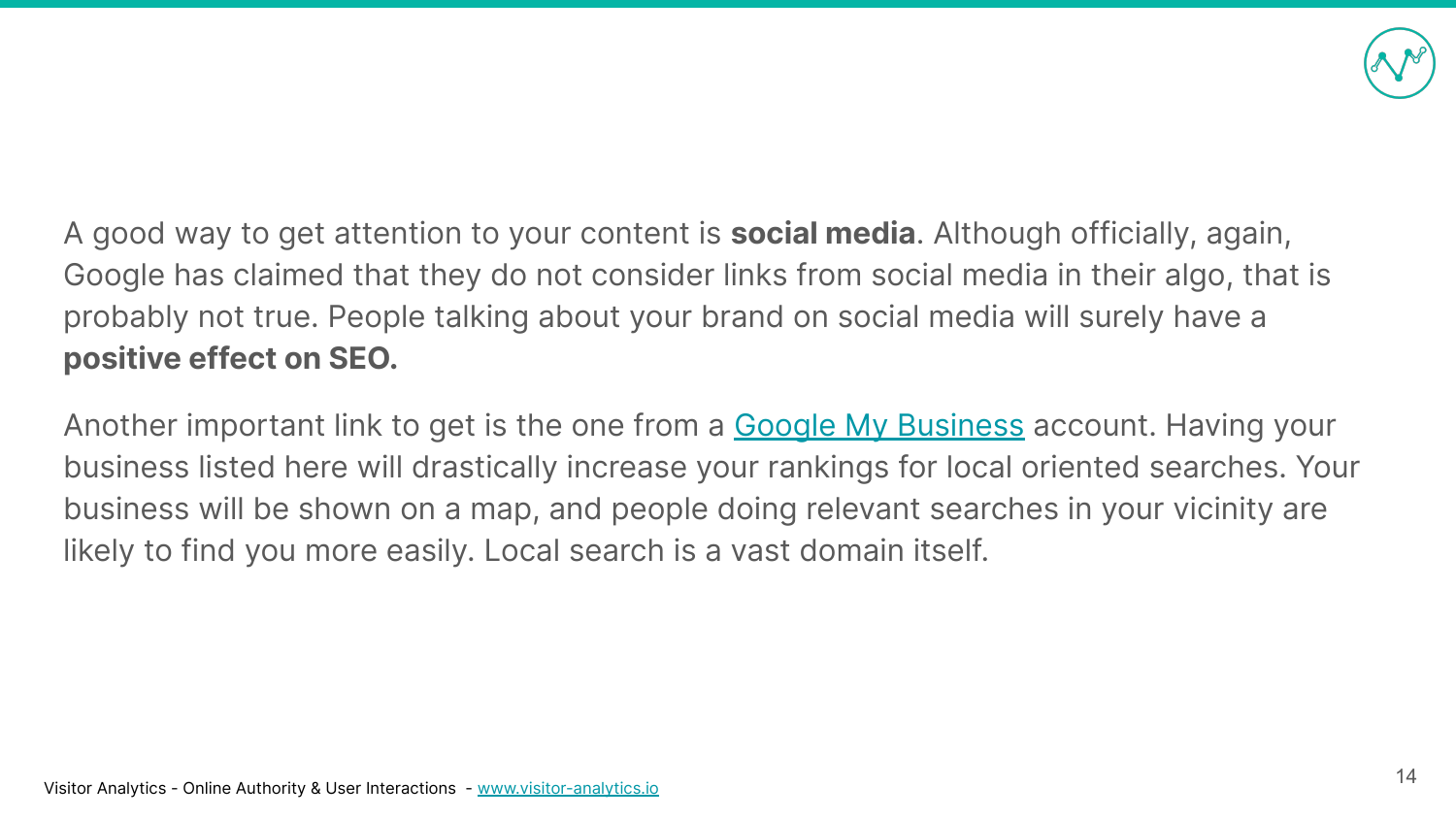

### **User Interaction**

In the grand scheme of **SEO algorithm**, there is one thing we can't forget: **the user**. All of the things we talked about have the end goal of providing relevant answers to users. If Google would not properly answer the needs of the user, it wouldn't be what it is today. This is why we talk about user interactions in this section, but this will be shorter than others, as there are fewer things you can do to actually control it.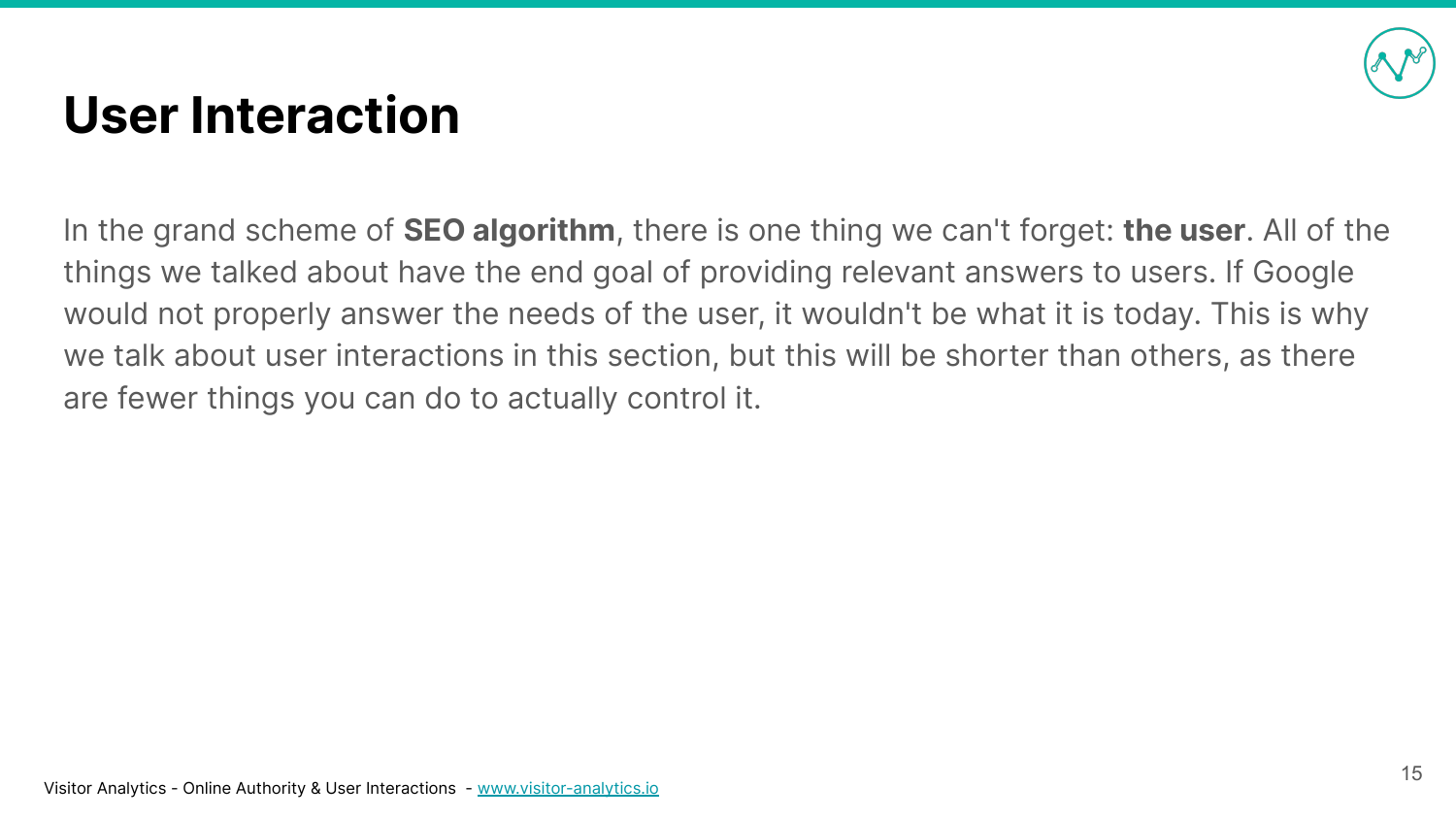

Google has many ways of understanding if users find relevant content on your site or not. Especially if searches are performed using Google Chrome and if the target websites are using Google Analytics to track users. This sort of usage of data from one surface to another is not exactly compliant with all privacy principles and it's not really okay, but it does give extra insights to Google that it needs to provide a constantly better search engine. What will Google look for in order to determine user interactions with your site and with your search results?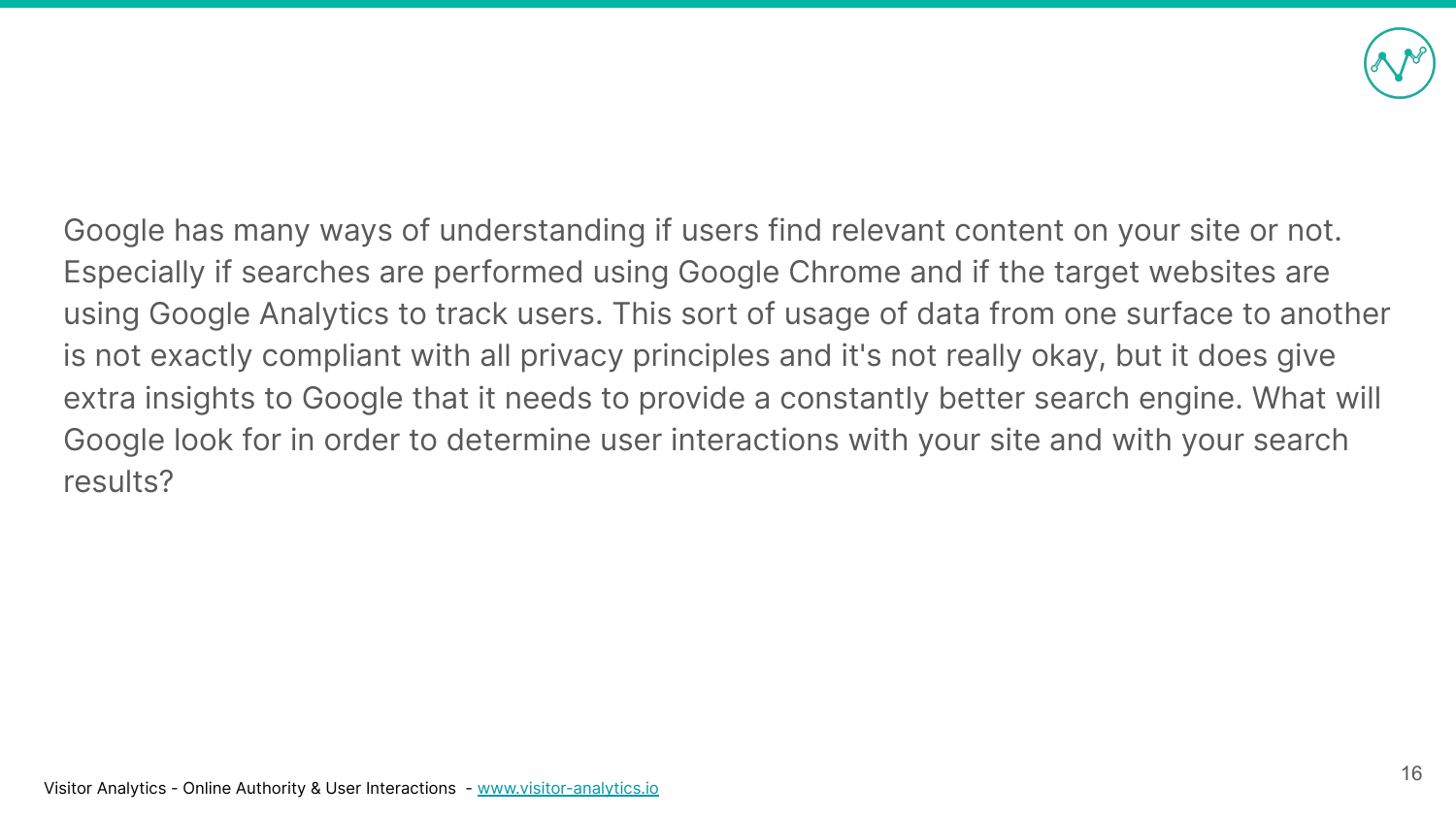

### USER SEARCH PATTERNS - WHAT WILL GOOGLE LOOK FOR?

#### The relative CTR of your page in the results page

- If your page gets more clicks then the results above it, it will, in time, be ranked higher
- Search patterns after the click (if possible to get data)
	- Pattern example: click press "back" click another result etc.
- Custom results (depending on location, previous searches etc.)
- More advanced behaviors and related searches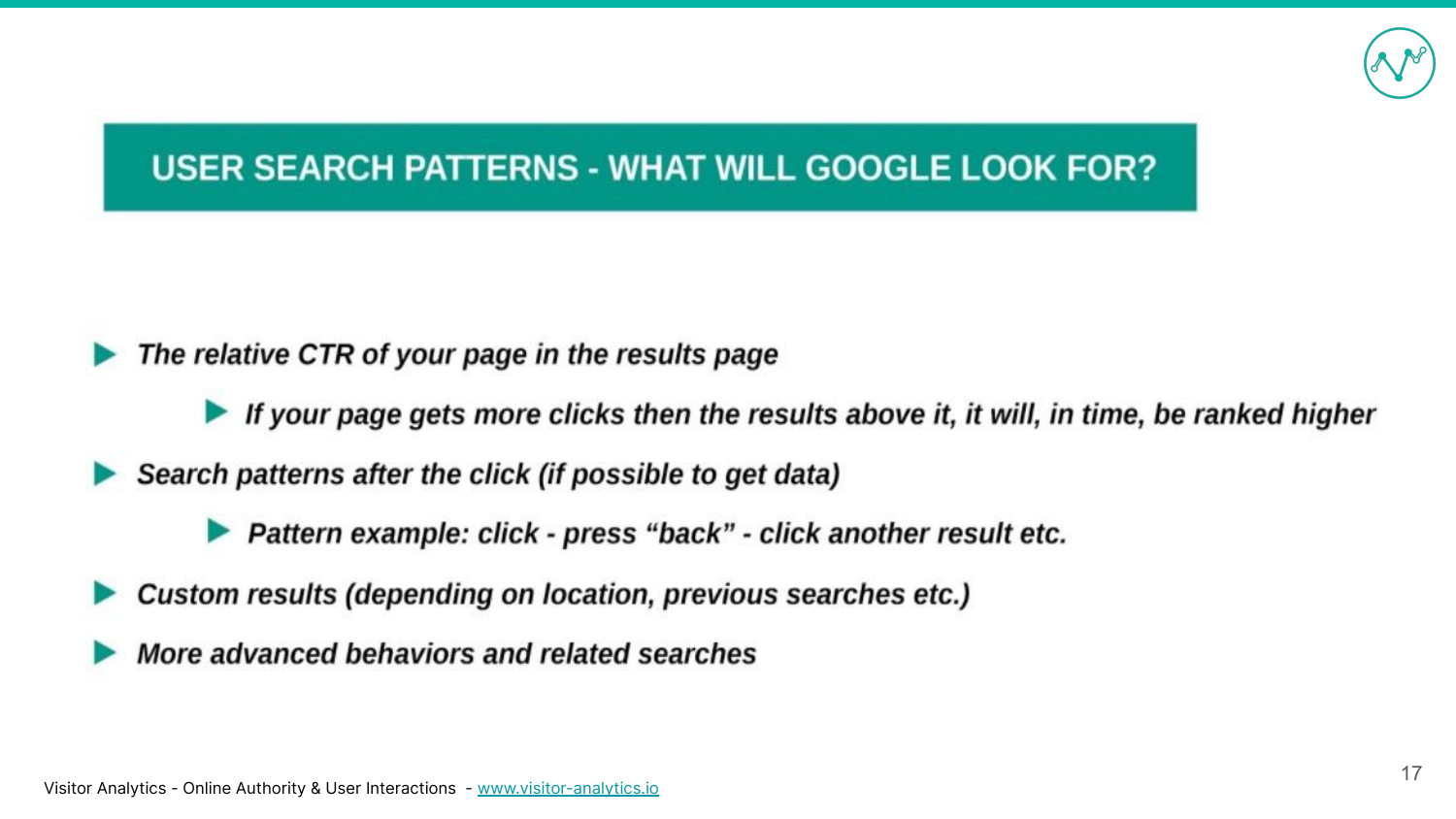

First thing, it will look for the relative CTR, which means [click-through rate](https://go2page.org/DMPresentation48). So basic basically this means how many people click your result after a search. If you are, saying, the sixth position on a search and you get a 12 percent click-through rate, this means in 100 searches for a particular search term 12 users click your result. Whereas the websites in fourth and fifth position get only like five-six percent, it is an indication that your result should be ranked higher and it probably will be, but please don't try to manipulate the CTR. They have methods of finding unnatural search and click behaviors. Focus on having an **attractive title and a relevant meta description** to increase this and the CTR will grow on its own. Another thing Google might look into is the search behavior after the click, if it can determine that. Google knows how to interpret several patterns very well.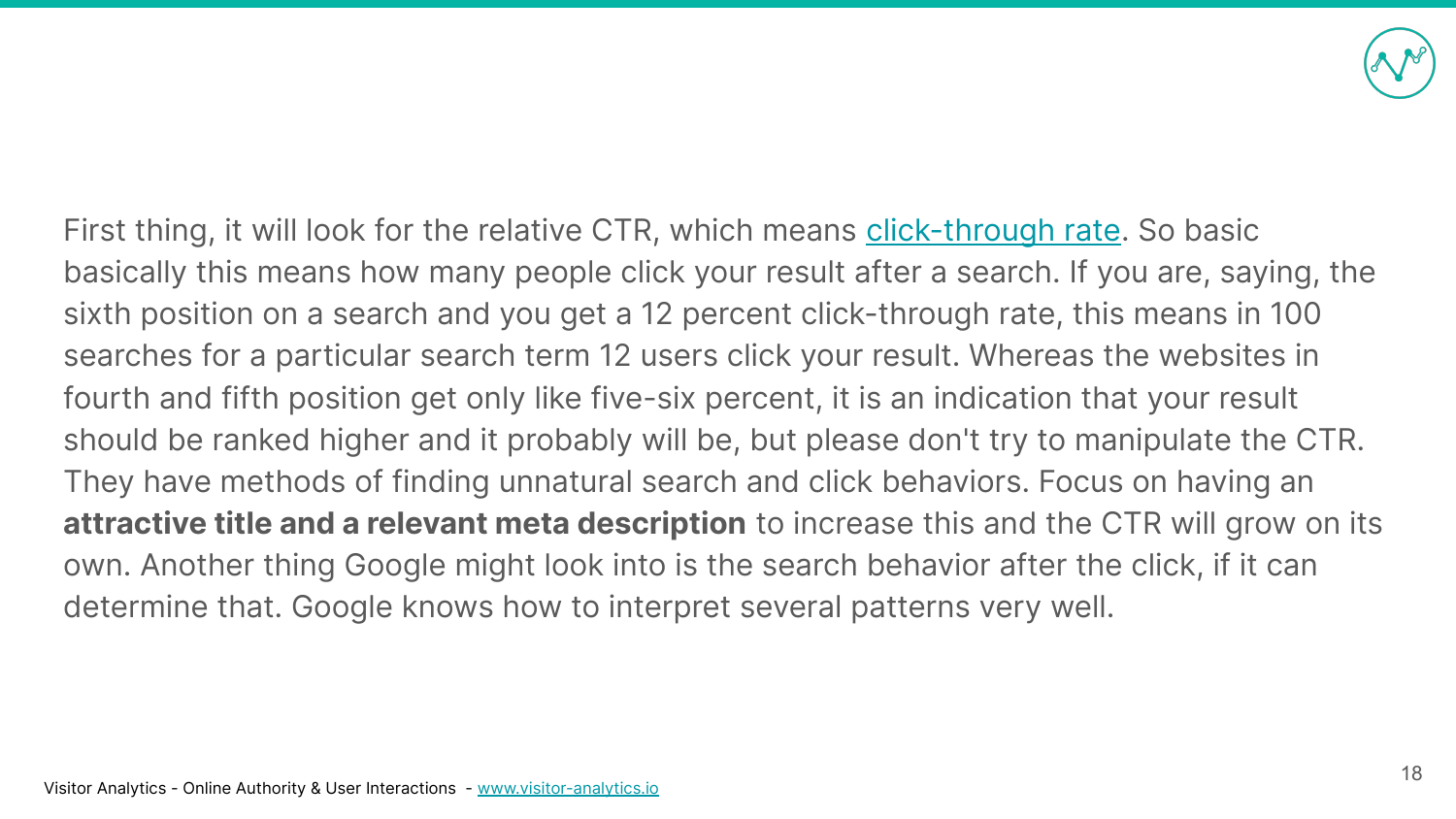

Let's assume that a user performs a search and then precedes the **click on the first result**, then he clicks back to the search, clicks on the second result and then does the same. Maybe he continue like that for the first three- four results, then reaches the result in fifth place and does not click back to the search.

In some cases, Google can determine that the user spends more time on this page and takes action on it even. This sends the message that the user did not find anything relevant in the first four results, but he or she found that thing that he or she was looking for on the fifth page. If this situation repeats itself, it is likely that the page in fifth position will get a strong boost up the rankings because it shows relevance practically.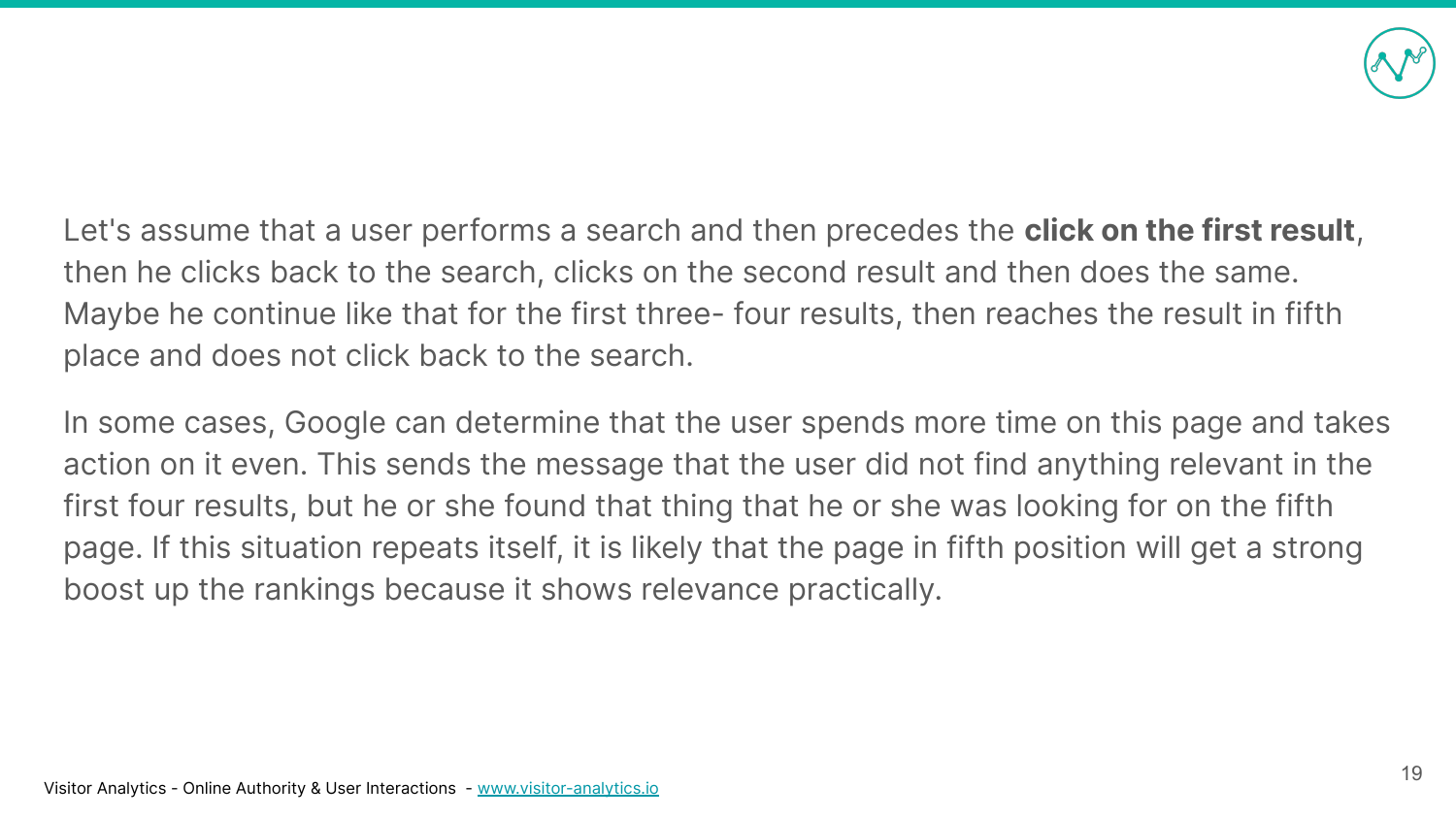

Then, there are more advanced behaviors and associated searches that can play a role, also depending on the IP and the search history and the language and the location of the search results may be very different in the Google server.

It is next to impossible to cheat when it comes to these user interactions and it is risky, please don't try it by clicking your own results or hiring others to do it. Instead, focus on good titles, meta descriptions and p**rovide a good user experience** on the landing page. Make it easy to navigate and have a design that helps people find the info they look for fast. This is the proper way to do it so that this will be reflected in proper user interactions on the [SERP.](https://go2page.org/DMPresentation28)